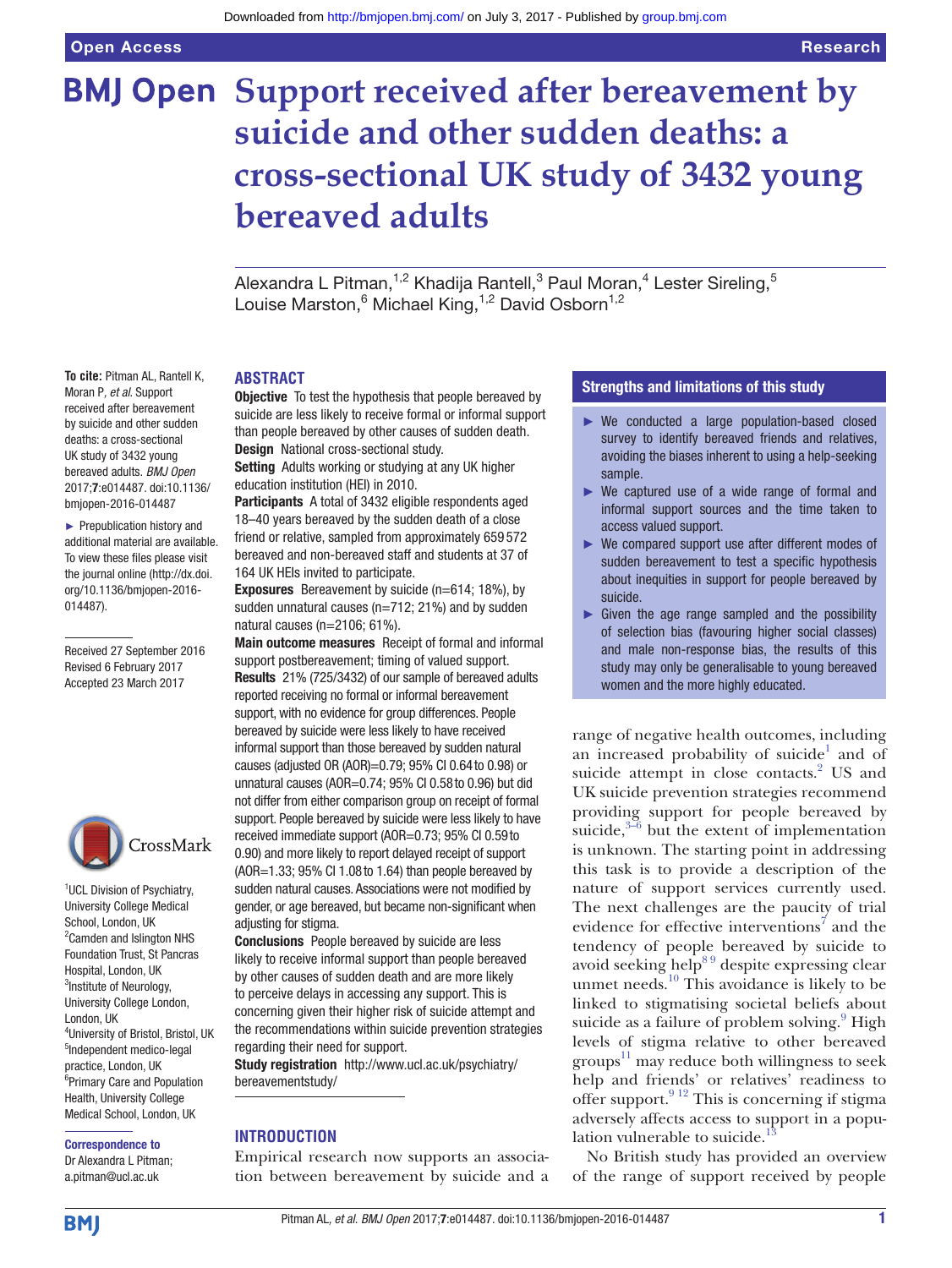bereaved by suicide. US surveys have tended to be small and localised<sup>14–16</sup> or involve help-seeking samples.<sup>17</sup> Registry-based studies describe health service use<sup>18-21</sup> but not informal support, a resource known to be valued after suicide bereavement.<sup>[10](#page-11-3)</sup> For service planning purposes, we lack population-based studies describing the prevalence and correlates of support received by people bereaved by suicide. Our objective was to address this by conducting a nationwide population-based survey of bereaved adults, collecting data on health outcomes and support received after sudden bereavement. We focused on young adults given concerns about their vulnerabilities to suicide, $22$ their tendency to avoid accessing mental health services<sup>[23](#page-11-11)</sup> and their priority status within UK suicide prevention strategies. $4\frac{4}{6}$  Surveying this age range also minimised the potential for memory decay and narrowed period effects. We aimed to answer the following research questions about people bereaved by suicide, compared with those bereaved by other sudden forms of death: whether they are less likely to receive formal and informal support and more likely to receive no support or delayed support; whether they are more likely to rely exclusively on formal support; whether perceived stigma accounts for reduced receipt of support and whether there are gender differences in support received.

# **Method**

### **Patient involvement**

Our research question was prompted by UK suicide prevention strategies $4-6$  and developed in consultation with a group of bereaved adults and bereavement counsellors. This consultation group identified important outcomes to capture in relation to the impact of sudden bereavement and provision of support and reviewed successive drafts of the survey questionnaire. This questionnaire was piloted with individuals accessing support from four national bereavement support organisations: Cruse Bereavement Care, Samaritans, Survivors of Bereavement by Suicide and Widowed by Suicide. Patients were not involved in the population-based recruitment of this study or data analysis. All bereaved individuals participating in the survey were invited to provide contact details for dissemination of study findings and to bookmark the findings section of the study website: [http://www.ucl.ac.](http://www.ucl.ac.uk/psychiatry/bereavementstudy) [uk/psychiatry/bereavementstudy.](http://www.ucl.ac.uk/psychiatry/bereavementstudy)

# **Study design and participants**

We conducted a national cross-sectional survey of young adults working or studying at UK higher education institutions (HEIs), avoiding the biases associated with recruiting a help-seeking sample. $^{24}$  In 2010, all 164 HEIs in the UK were invited to participate, following up non-responding HEIs to encourage broad socioeconomic and geographic representation. Over 20% (37/164) agreed, with a higher response (40%) from those classified as the more prestigious Russell Group universities. This accessed an estimated sampling frame of 659572

staff and students. The majority of participating HEIs followed study protocol in sending an individual email invitation, with embedded survey link, to each staff and student member. For reasons of sensitivity, 10 HEIs modified this strategy, either by emailing students only, using their weekly news digest email or advertising via staff and student intranet. All recipients, whether bereaved or not, were invited to take part in a survey of 'the impact of sudden bereavement on young adults', with the aim of masking them to the specific study hypotheses. As the denominator of bereaved people could not be ascertained using survey methods or routine data, there was no accurate way of measuring the proportion of bereaved people who responded.

Inclusion criteria were people aged 18–40 years who had experienced sudden bereavement of a close friend or relative. Early childhood bereavements (before age 10) were excluded to minimise recall bias. Sudden bereavement was defined as 'a death that could not have been predicted at that time and which occurred suddenly or within a matter of days'. Exposure status was subclassified by self-report as: bereavement by suicide, bereavement by sudden unnatural causes (eg, accidental death) and bereavement by sudden natural causes (eg, cardiac arrest). For respondents who had experienced more than one type of sudden bereavement, we categorised exposure as follows: all those bereaved by suicide were classified as such, regardless of other exposures. Those bereaved by non-suicide death were asked to relate their responses to whichever person they had felt closest to, with exposure status classified accordingly. We based our sample size calculation on the primary outcome for a separate study investigating the association between suicide bereavement and suicide attempt, $2$  indicating that at least 466 participants were required in any one group (two-tailed analysis; 90% power).

The study was approved by the University College London (UCL) Research Ethics Committee in 2010 (ref: 1975/002). All participants provided online informed consent.

# **Procedures**

Our online questionnaire<sup>[2](#page-10-1)</sup> elicited quantitative data on sociodemographic and clinical characteristics. We described past suicidal ideation, suicide attempt and non-suicidal self-harm using standardised measures from the Adult Psychiatric Morbidity Survey, $25$  which distinguishes suicide attempt from non-suicidal self-harm on the basis of intent. $^{26}$  $^{26}$  $^{26}$  We qualified whether each had occurred before or after the bereavement or both. Depression was measured using the Composite International Diagnostic Interview screen for lifetime depression,  $27$ qualified as above. Perceived stigma, the subjective awareness of others' stigmatising attitudes, was measured using the stigma subscale of the Grief Experience Questionnaire.<sup>28</sup> Likert-style responses to 10 items (eg, 'Since the death how often did you feel avoided by friends?') generated scores of 5–25. We used a fixed-choice question to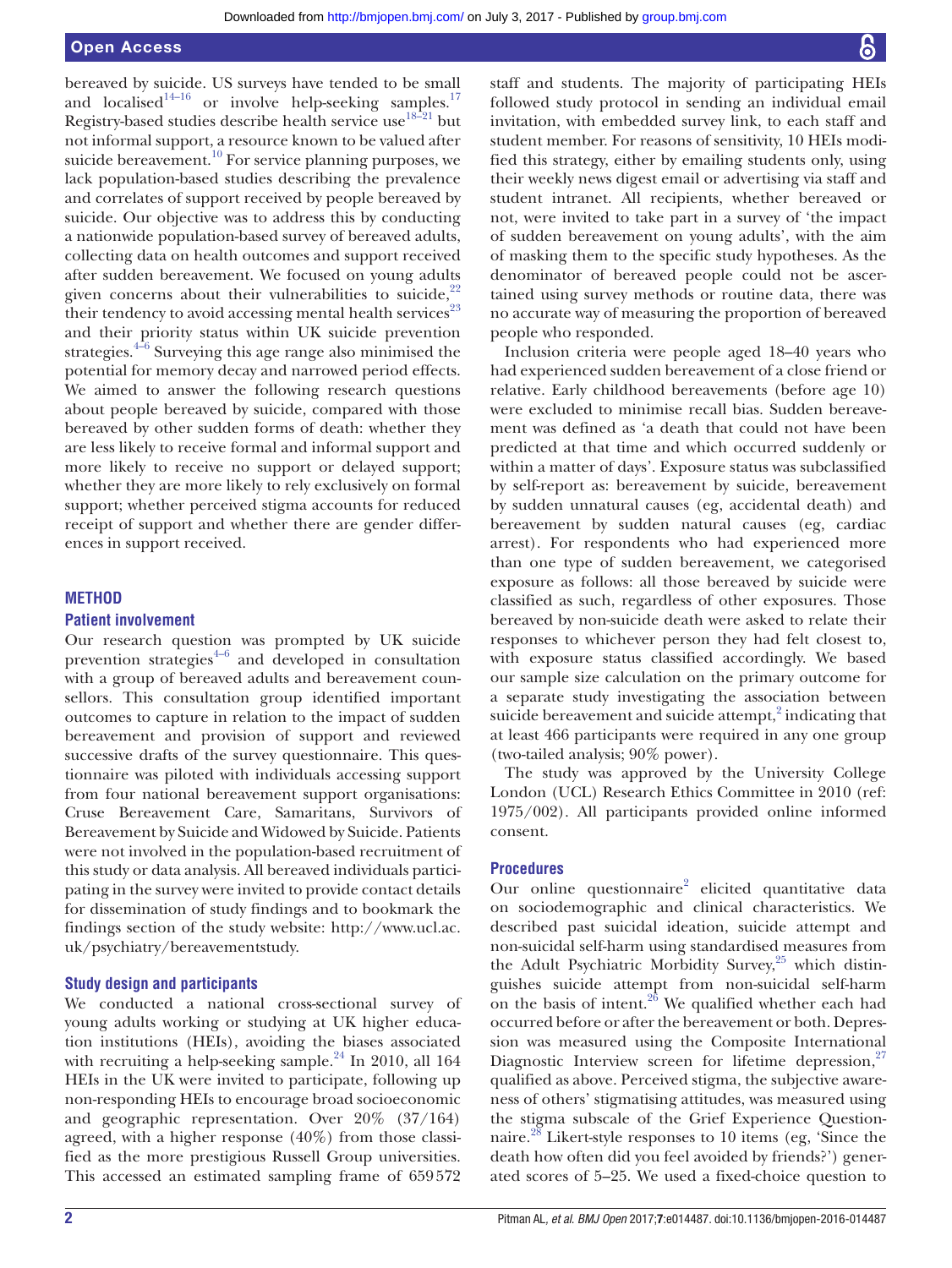Two tick-box questions probed help received, whether sought or offered, after the bereavement: 'How long after the death did you receive help that was valuable to you?' and 'What help did you receive after the death?' (with 10 options, including None and Other—please state). Two tick-box questions probed help-seeking for self-harm: 'If you have harmed yourself since the bereavement did you seek help from anyone?' and 'Who did you try to get help from?' (with five options, including Other please state). We derived our seven binary outcomes from responses to these questions.

Our two primary outcomes were: receipt of any formal bereavement support and receipt of any informal bereavement support. Formal and informal support classifications were derived from similar British $23$  and international studies of service use.<sup>[29](#page-11-18)</sup> Self-help was considered a separate category due to problematic formal/informal categorisation in relation to bereavement support.<sup>30</sup>

Four secondary outcomes were: receipt of no valuable support, immediate receipt (within 1week) of valuable support, delayed receipt (beyond 6months) of valuable support and exclusive use of formal support. These thresholds were agreed on the basis of clinical judgement and the published literature.<sup>31</sup> A fifth secondary outcome was whether those who had attempted suicide postbereavement had sought help for this.

# **Statistical analysis**

We summarised sample characteristics by exposure group  $using \chi^2$  testing (categorical variables) and one-way analysis of variance (continuous variables). We used multivariable random effects logistic regression to estimate the strength of the associations between mode of bereavement exposure (sudden natural causes/sudden unnatural causes/ suicide) and binary outcomes. Our multivariable models included eight prespecified confounding variables identified from existing literature and clinical judgement: age, gender, socioeconomic status, preloss depression, preloss suicidal and non-suicidal self-harm, other family history of suicide (excluding index suicide bereavement), time since bereavement and kinship to the deceased. We used HEI as random effect to take account of clustering effects at the institutional level.

For each outcome we conducted two distinct comparisons. The first controlled for the sudden nature of the death, using people bereaved by sudden natural causes as reference category. The second controlled for the violence of the death, using people bereaved by sudden unnatural causes as reference category.

To test whether stigma attenuated any associations between bereavement exposure and outcomes, we added perceived stigma<sup>28</sup> to our final models.

We added an interaction term to our final models to test a further prespecified hypothesis: that the effect of bereavement on receipt of support varied by gender such that men bereaved by suicide would show

a more marked lack of formal and informal support. In a post hoc test for interaction, we assessed whether age at bereavement (before or after age 18) influenced receipt of support, such that bereaved children would be better supported.

Finally, we conducted a priori sensitivity analyses to assess the impact of simulating predicted non-response biases, excluding 918 respondents from the 10 HEIs that had modified the protocol recruitment method. We conducted an additional sensitivity analysis to compare people bereaved by suicide to a reference category of all those bereaved by non-suicide sudden death.

All analyses were conducted using Stata  $V.12^{32}$  and complete case analysis.

# **Results**

Of the 659572 bereaved and non-bereaved people invited to take part, 5085 people responded to the questionnaire by clicking on the survey link. Of these, 91% (n=4630) consented to participate and 68% (n=3432) fulfilled eligibility criteria ([figure](#page-3-0) 1). Cluster (HEI) size varied from 3 to 364 participants (median=52; IQR=25–120). Missing data for model covariates and outcomes were less than 7% for covariates and less than 4% for outcomes.

The sample was primarily female, white and related to the deceased by blood [\(table](#page-4-0) 1). There were no statistically significant group differences by bereavement exposure in relation to gender, age, ethnicity, socioeconomic status, personality disorder screen<sup>33</sup> or perceived level of social support. The mean time elapsed since bereavement was 4.9 years (SD=5.3; range=1day–30 years), with no significant group differences. One quarter (24%; 824/3432) reported that they had been most affected in the first week after the loss, but a third (38%; 1274/3432) endorsed over 6months after the loss, with no evidence for group differences.

Overall, 78% (2572/3432) of the sample reported receiving some form of support after the loss, whether informal  $(51\%)$ , formal  $(14\%)$  or both  $(35\%)$ , and  $85\%$ (2173/2572) perceived some aspect of it to have been valuable. Two-fifths (42%; 1438/3432) had received valuable support within a week of the loss. Overall, 20% of the sample received no support at all, excluding the 20 individuals who specified that they had chosen to handle the bereavement alone. The most endorsed source of informal support was family and friends (64%) and of formal support were funeral directors (14%) and health professionals (13%). Self-help was used by 10% [\(table](#page-7-0) 2).

Overall 6% reported having attempted suicide since the bereavement, of which 67% (141/210) had not sought help for any episode of self-harm occurring postbereavement [\(table](#page-7-0) 2). In those who had sought help, the most common source was a general practitioner (20%).

People bereaved by suicide were significantly less likely to receive informal support than those bereaved by sudden natural causes ([table](#page-8-0) 3; adjusted OR (AOR)=0.79;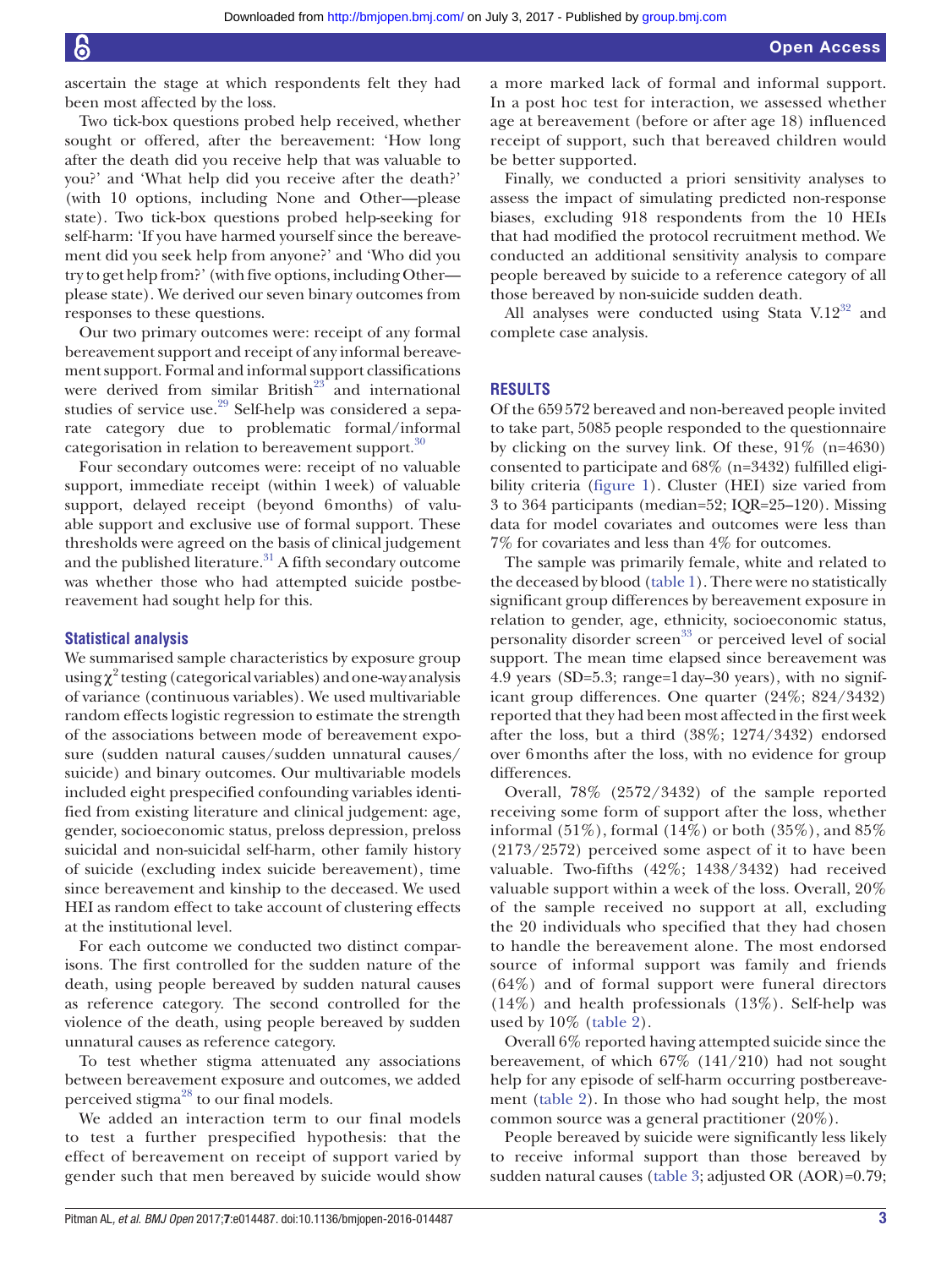

Figure 1 Participant flow.

95% CI 0.64 to 0.98) and those bereaved by unnatural causes ([table](#page-9-0) 4; AOR=0.74; 95% CI 0.58 to 0.96). People bereaved by sudden unnatural causes were significantly more likely to receive formal bereavement support than those bereaved by sudden natural causes [\(table](#page-8-0) 3; AOR=1.28; 95% CI 1.05 to 1.56), but there were no other group differences on this outcome.

Compared with people bereaved by sudden natural mortality causes, people bereaved by suicide were significantly less likely to receive immediate support [\(table](#page-8-0) 3; AOR=0.73; 95% CI 0.59 to 0.90) and significantly more

<span id="page-3-0"></span>likely to report delayed receipt of support (AOR=1.33; 95% CI 1.08 to 1.64). There were no other group differences on this or any other secondary outcome. After adding perceived stigma to models, all four significant associations of suicide bereavement with support outcomes became non-significant, as did the association between bereavement by sudden unnatural causes and use of formal bereavement support.

Interaction tests showed no evidence that gender, or childhood versus adult bereavement, modified any of the associations identified.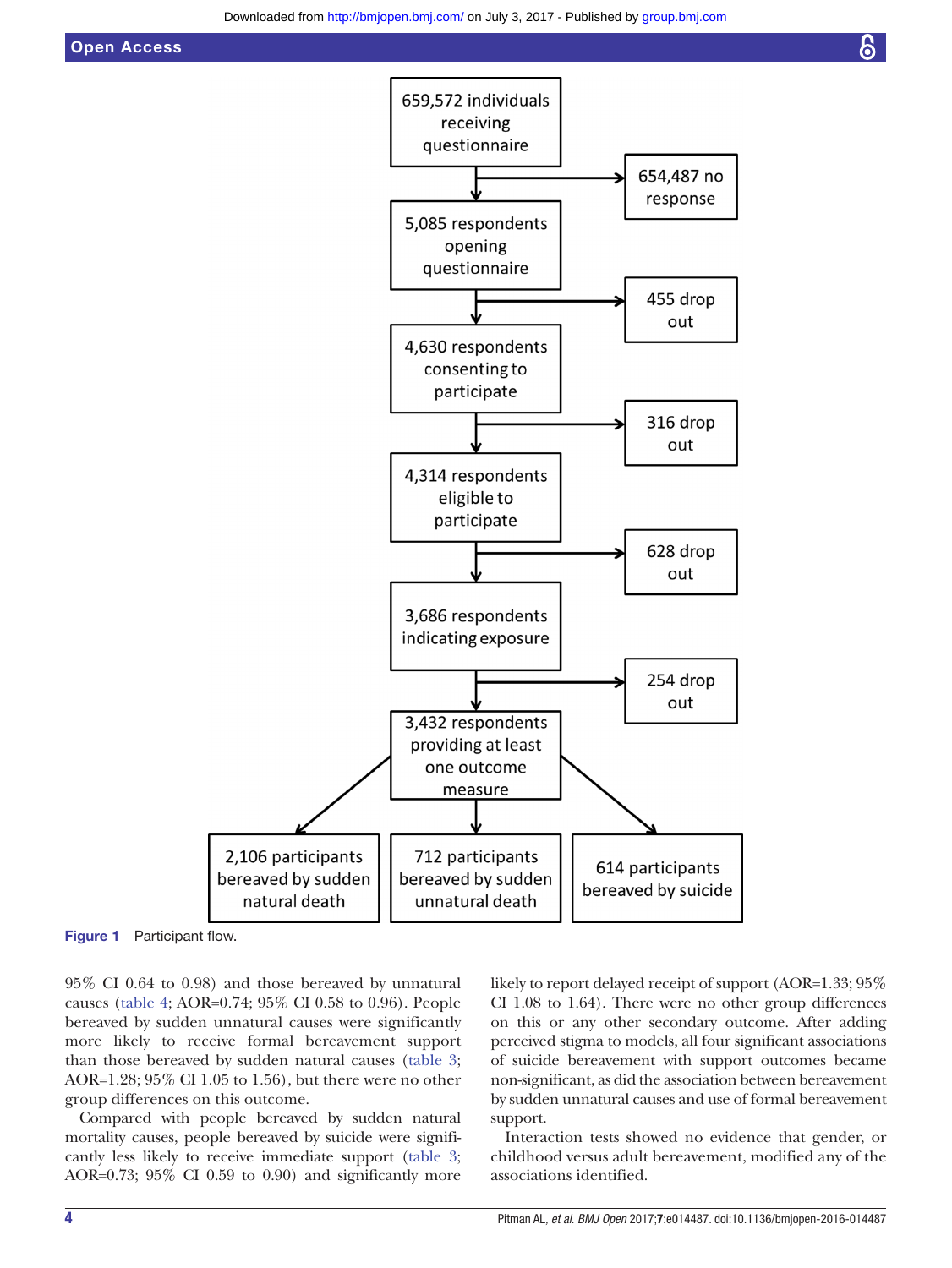$\overline{\phantom{a}}$ 

<span id="page-4-0"></span>

| 6                                                                          |                |                                          |           |              | <b>Open Access</b> |
|----------------------------------------------------------------------------|----------------|------------------------------------------|-----------|--------------|--------------------|
| Characteristics of participants by type of bereavement exposure<br>Table 1 |                |                                          |           |              |                    |
|                                                                            | Sudden natural | <b>Sudden</b><br>unnatural death Suicide |           | <b>Total</b> |                    |
| Participants bereaved by:                                                  | death (n=2106) | $(n=712)$                                | $(n=614)$ | $(n=3432)$   | p Value*           |
| Sociodemographic characteristics                                           |                |                                          |           |              |                    |
| Gender (n (%))+                                                            |                |                                          |           |              |                    |
| Female                                                                     | 1709 (81)      | 576 (81)                                 | 499 (81)  | 2784 (81)    | 0.955              |
| Missing                                                                    | 1(1)           | 0(0)                                     | 0(0)      | 1(1)         |                    |
| Age of participant† mean (SD)                                              | 24.9(6.3)      | 25.2(6.3)                                | 25.2(6.0) | 25.0(6.3)    | 0.069              |
| Self-defined ethnicity (n (%))                                             |                |                                          |           |              |                    |
| White                                                                      | 1877 (89)      | 645 (91)                                 | 562 (92)  | 3084 (90)    | 0.102              |
| Missing                                                                    | 1(1)           | 2(1)                                     | 0(0)      | 3(1)         |                    |
| Socioeconomic status (n (%))†‡                                             |                |                                          |           |              |                    |
| Social classes 1.1 and 1.2                                                 | 603 (29)       | 224 (32)                                 | 176 (29)  | 1003 (29)    | 0.604              |
| Social class 2                                                             | 684 (33)       | 234 (33)                                 | 204 (33)  | 1122 (33)    |                    |
| Social class 3                                                             | 259 (12)       | 77(11)                                   | 68 (11)   | 404 (12)     |                    |
| Social class 4                                                             | 90(4)          | 34(5)                                    | 32(5)     | 156(5)       |                    |
| Social classes 5, 6, 7 and 9                                               | 409 (19)       | 115 (16)                                 | 113 (18)  | 638 (19)     |                    |
| <b>Missing</b>                                                             | 61(3)          | 27(4)                                    | 21(3)     | 109(3)       |                    |
| Educational status (n (%))                                                 |                |                                          |           |              |                    |
| Attained up to secondary school leaving                                    |                |                                          |           |              |                    |
| qualification                                                              | 964 (46)       | 286 (40)                                 | 255(42)   | 1505 (44)    | 0.035              |
| Attained degree or above                                                   | 1136 (54)      | 424 (60)                                 | 359 (59)  | 1919 (56)    |                    |
| <b>Missing</b>                                                             | $6 (=1)$       | $2$ ( $<$ 1)                             | 0(0)      | $8 (=1)$     |                    |
| Student status (n (%))                                                     |                |                                          |           |              |                    |
| <b>Student</b>                                                             | 1797 (85)      | 613 (86)                                 | 526 (86)  | 2936 (86)    | 0.905              |
| Staff                                                                      | 253 (12)       | 78 (11)                                  | 68 (11)   | 399 (12)     |                    |
| <b>Both</b>                                                                | 55(3)          | 21(3)                                    | 20(3)     | 96(3)        |                    |
| Missing                                                                    | $1$ (<1)       | 0(0)                                     | 0(0)      | $1$ (<1)     |                    |
| Measure of social support (n (%))§                                         |                |                                          |           |              |                    |
| No lack of perceived social support                                        | 1234 (59)      | 411 (58)                                 | 345 (56)  | 1990 (58)    | 0.297              |
| Moderate lack of perceived social                                          |                |                                          |           |              |                    |
| support                                                                    | 549 (26)       | 197 (28)                                 | 168 (27)  | 914(27)      |                    |
| Severe lack of perceived social support                                    | 323 (15)       | 102(14)                                  | 100 (16)  | 525 (15)     |                    |
| <b>Missing</b>                                                             | 0(0)           | $2$ (<1)                                 | $1 (=1)$  | $3(-1)$      |                    |
| <b>Clinical characteristics</b>                                            |                |                                          |           |              |                    |
| Personality disorder screen positive (n (%))¶                              |                |                                          |           |              |                    |
| Yes                                                                        | 743 (35)       | 227 (32)                                 | 225 (37)  | 1195 (35)    | 0.071              |
| <b>Missing</b>                                                             | 131(6)         | 31(4)                                    | 33(5)     | 195(6)       |                    |
| Family history of psychiatric problems (n (%))                             |                |                                          |           |              |                    |
| <b>Yes</b>                                                                 | 1243 (59)      | 434 (61)                                 | 412 (67)  | 2089 (61)    | 0.005              |
| Missing                                                                    | 153(7)         | 41 (6)                                   | 39(6)     | 233(7)       |                    |
| Other family history of suicide (n (%)) <sup>+</sup>                       |                |                                          |           |              |                    |
| Yes                                                                        | 123(6)         | 41(6)                                    | 53(7)     | 217(6)       | 0.071              |
| <b>Missing</b>                                                             | 158(8)         | 43 (6)                                   | 40(7)     | 241(7)       |                    |
| Preloss non-suicidal self-harm and suicide attempt (n (%)) <sup>+</sup>    |                |                                          |           |              |                    |
| Yes                                                                        | 434 (21)       | 134 (19)                                 | 150 (24)  | 718 (21)     | 0.050              |
| Missing                                                                    | 157(8)         | 41(6)                                    | 41(7)     | 239 (7)      |                    |

Continued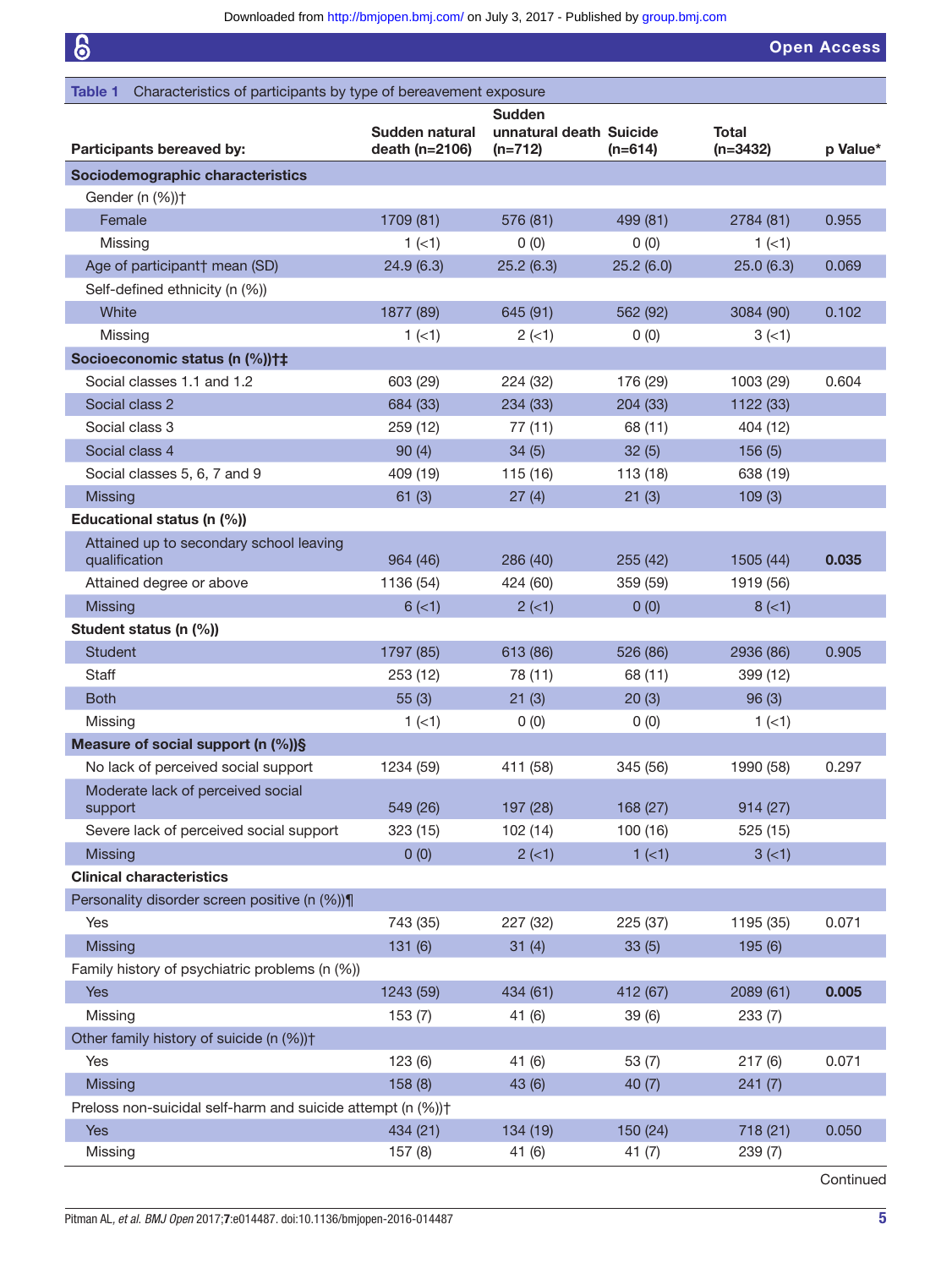Downloaded from<http://bmjopen.bmj.com/>on July 3, 2017 - Published by [group.bmj.com](http://group.bmj.com)

Open Access

| Table 1<br>Continued                                                 |                                  |                                                       |            |                            |          |
|----------------------------------------------------------------------|----------------------------------|-------------------------------------------------------|------------|----------------------------|----------|
| Participants bereaved by:                                            | Sudden natural<br>death (n=2106) | <b>Sudden</b><br>unnatural death Suicide<br>$(n=712)$ | $(n=614)$  | <b>Total</b><br>$(n=3432)$ | p Value* |
| Preloss depression (n (%)) <sup>+</sup>                              |                                  |                                                       |            |                            |          |
| Yes                                                                  | 370 (18)                         | 129 (18)                                              | 143 (23)   | 642 (19)                   | 0.015    |
| <b>Missing</b>                                                       | 85(4)                            | 21(3)                                                 | 24(4)      | 130(4)                     |          |
| <b>Characteristics of the bereavement</b>                            |                                  |                                                       |            |                            |          |
| Kinship to the deceased (n (%)) <sup>+</sup>                         |                                  |                                                       |            |                            |          |
| <b>Blood relative</b>                                                | 1786 (85)                        | 351 (49)                                              | 296 (48)   | 2433 (71)                  | < 0.001  |
| Unrelated                                                            | 313(15)                          | 356 (50)                                              | 317 (52)   | 980 (29)                   |          |
| Missing                                                              | 7(1)                             | 5(1)                                                  | 1(1)       | 13(1)                      |          |
| Age of the deceased (mean (SD))                                      | 55.1(21.5)                       | 31.0(17.4)                                            | 31.9(15.2) | 45.9 (22.8)                | < 0.001  |
| Time since bereavement† (mean (SD))                                  | 4.8(5.3)                         | 5.3(5.4)                                              | 5.1(5.0)   | 5.0(5.3)                   | 0.140    |
| Bereavement in last 2 years (n (%))                                  |                                  |                                                       |            |                            |          |
| Yes                                                                  | 707 (34)                         | 186 (26)                                              | 168 (27)   | 1061 (31)                  | < 0.001  |
| <b>No</b>                                                            | 1399 (67)                        | 526 (74)                                              | 446 (73)   | 2371 (69)                  |          |
| GEQ stigma subscale score (mean (SD))                                | 11.9(3.8)                        | 12.3(4.0)                                             | 14.0(4.3)  | 12.3(4.0)                  | < 0.001  |
| Time point rated as worst stage after the loss (n (%))               |                                  |                                                       |            |                            |          |
| Within a week                                                        | 560 (25)                         | 156 (22)                                              | 148 (24)   | 824 (24)                   | 0.112    |
| Up to a month                                                        | 330 (16)                         | 92(13)                                                | 81(13)     | 503(15)                    |          |
| Up to 6 months                                                       | 330 (16)                         | 122(17)                                               | 112 (18)   | 564 (16)                   |          |
| Up to a year                                                         | 359 (17)                         | 147(21)                                               | 101(17)    | 607 (18)                   |          |
| Up to 3 years                                                        | 216(10)                          | 80(11)                                                | 69 (11)    | 365(11)                    |          |
| Over 3 years                                                         | 181(9)                           | 62(9)                                                 | 59 (10)    | 302(9)                     |          |
| Missing                                                              | 170 (8)                          | 53(8)                                                 | 44(7)      | 267(8)                     |          |
| <b>Bereavement support</b>                                           |                                  |                                                       |            |                            |          |
| Any formal/informal support†† received after<br>bereavement (n (%))  |                                  |                                                       |            |                            |          |
| Yes                                                                  | 1573 (75)                        | 558 (78)                                              | 441 (72)   | 2572 (75)                  | 0.031    |
| No                                                                   | 446 (21)                         | 131 (18)                                              | 148 (24)   | 725 (21)                   |          |
| <b>Missing</b>                                                       | 87(4)                            | 23(3)                                                 | 25(4)      | 135(4)                     |          |
| Formal/informal support perceived to be valuable (of n=2572) (n (%)) |                                  |                                                       |            |                            |          |
| Yes                                                                  | 1335 (85)                        | 464 (83)                                              | 374 (85)   | 2173 (85)                  | 0.621    |
| No                                                                   | 216 (14)                         | 85 (15)                                               | 59 (13)    | 360 (14)                   |          |
| <b>Missing</b>                                                       | 22(1)                            | 9(2)                                                  | 8(2)       | 39(2)                      |          |
| Type of formal/informal support received (of<br>n=2572) (n (%))      |                                  |                                                       |            |                            |          |
| Formal only                                                          | 217(14)                          | 76 (14)                                               | 68 (15)    | 361 (14)                   | 0.922    |
| Informal only                                                        | 796 (51)                         | 286 (51)                                              | 220 (50)   | 1302 (51)                  |          |
| Both formal and informal                                             | 560 (36)                         | 196 (35)                                              | 153 (35)   | 909 (35)                   |          |
| Point at which any valuable support received<br>after loss (n (%))   |                                  |                                                       |            |                            |          |
| Within a day                                                         | 623 (30)                         | 234 (33)                                              | 150 (24)   | 1007 (29)                  | 0.001    |
| Within a week                                                        | 290 (14)                         | 72 (10)                                               | 69 (11)    | 431 (13)                   |          |
| Within a month                                                       | 154(7)                           | 50(7)                                                 | 44(7)      | 248(7)                     |          |
| Within 6 months                                                      | 117(6)                           | 35(5)                                                 | 46 (8)     | 198 (6)                    |          |
| Within a year                                                        | 58(3)                            | 31(4)                                                 | 15(2)      | 104(3)                     |          |

Continued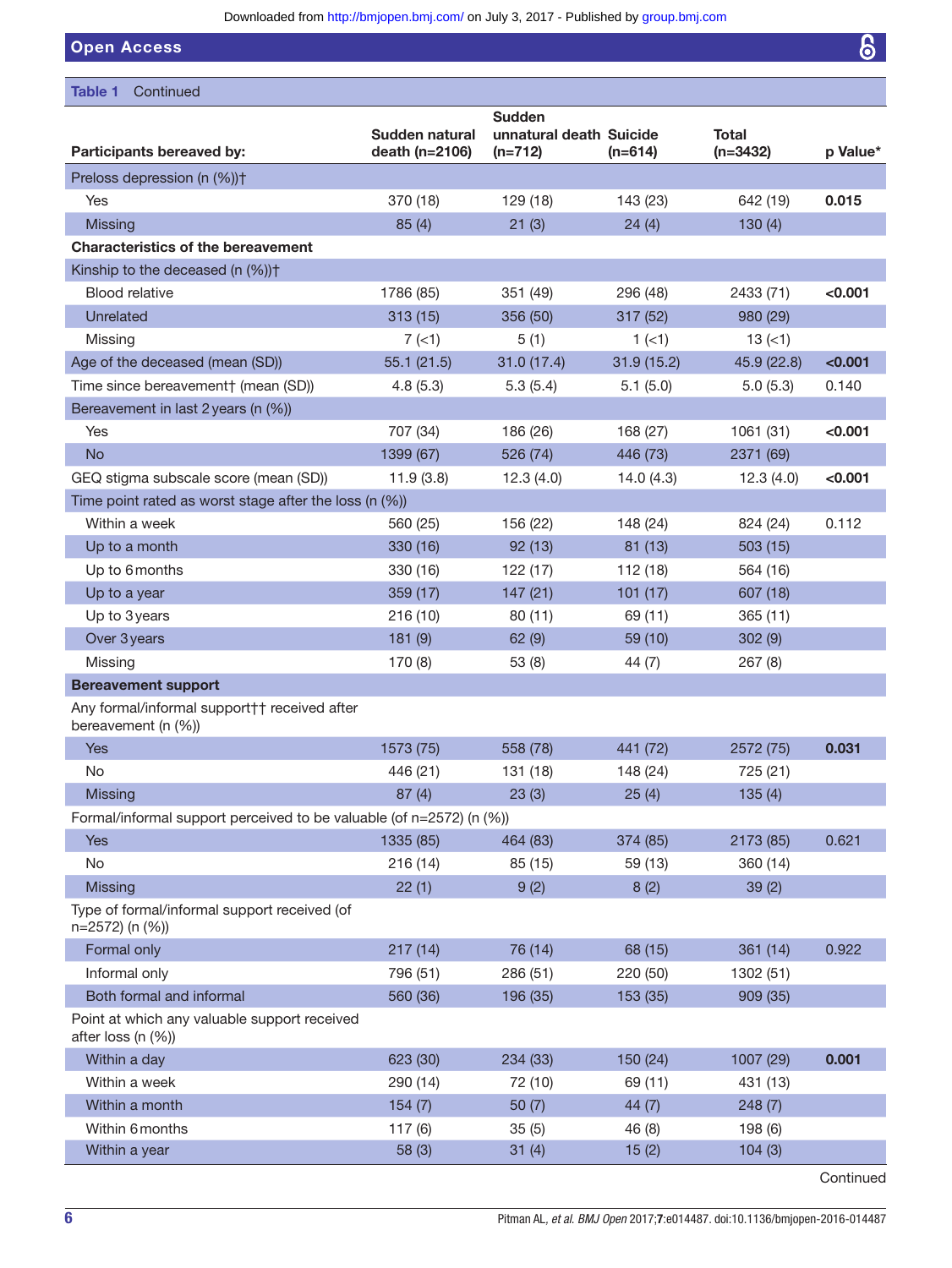| Table 1<br>Continued                                                           |                                    |                                                       |            |                     |          |
|--------------------------------------------------------------------------------|------------------------------------|-------------------------------------------------------|------------|---------------------|----------|
| Participants bereaved by:                                                      | Sudden natural<br>death $(n=2106)$ | <b>Sudden</b><br>unnatural death Suicide<br>$(n=712)$ | $(n=614)$  | Total<br>$(n=3432)$ | p Value* |
| Over a year                                                                    | 124(6)                             | 49 (7)                                                | 58 (10)    | 231 (7)             |          |
| At no point                                                                    | 632 (30)                           | 211(30)                                               | 198 (32)   | 1041 (30)           |          |
| Missing                                                                        | 108(5)                             | 30(4)                                                 | 34(6)      | 172 (5)             |          |
| Whether help sought after self-harm postbereavement (n (%)) $\ddagger\ddagger$ |                                    |                                                       |            |                     |          |
| Yes                                                                            | 42/112 (38)                        | 8/42(19)                                              | 19/56 (34) | 69/210 (33)         | 0.093    |
| <b>No</b>                                                                      | 70/112 (63)                        | 34/42(81)                                             | 37/56 (66) | 141/210 (67)        |          |

\*Significance threshold of p=0.05; not adjusted for multiple testing.

†Prespecified confounding variable used in adjusted models.

‡Socioeconomic status using the five categories from UK Office for National Statistics.

§Measure of social support from Adult Psychiatric Morbidity Survey.<sup>[25](#page-11-14)</sup>

¶Self-report Standardized Assessment of Personality-abbreviated Scale (SAPAS-SR) screen for personality disorder.<sup>[33](#page-11-22)</sup>

††Excluding self-help.

‡‡In subsample of n=210who had made a suicide attempt since the index bereavement.

GEQ, Grief Experience Questionnaire.

In sensitivity analyses simulating predicted non-response biases, the magnitude and direction of significant associations between suicide bereavement and outcomes were unchanged, apart from the association between bereavement by sudden unnatural causes and use of formal bereavement support, which became non-significant. In an analysis comparing suicide bereavement to all non-suicide sudden bereavements, we found similar associations in terms of magnitude and direction, apart from the association of suicide bereavement with one secondary outcome (delayed receipt of valuable support), which became non-significant (see online supplementary table).

# **Discussion Main findings**

One in four people bereaved by suicide in this national sample had received no formal or informal support after their loss, despite the major emphasis in English, $4$ Northern Irish<sup>5</sup> and Welsh<sup>6</sup> suicide prevention strategies on improved suicide bereavement support. People bereaved by suicide were significantly less likely to have received informal support and more likely to describe delays in receiving any formal or informal support. These findings may not reflect preferences, as receipt of support is a function of what is perceived to be available. It is therefore unclear whether our findings reflect reduced help seeking or an objective lack of help offered. The cross-sectional, observational nature of these data limits causal inference. However, surveys of the perceived needs of people bereaved by suicide indicate clear unmet needs for social networks to respond proactively and empathi-cally and for professionals to offer immediate outreach.<sup>[10](#page-11-3)</sup> This suggests that our findings represent gaps in support rather than a rejection or avoidance of help. Whether stigma explains the inequalities observed, perhaps by inhibiting help-seeking or offers of support, requires

Pitman AL*, et al*. *BMJ Open* 2017;7:e014487. doi:10.1136/bmjopen-2016-014487 7

further research. The low rates of help seeking after suicide attempt are particularly concerning in people bereaved by suicide given their higher risk of suicide attempt $2$  and the high priority accorded to their needs for support within British suicide prevention strategies.

#### **Results in the context of other studies**

Perhaps reflecting cultural differences, our findings differ from those of a representative US sample of suicide-bereaved relatives, in which 24% had received either formal or informal support and 33% preferred to cope without assistance.[34](#page-11-25) In a US help-seeking sample, 78% reported receiving individual therapy after suicide bereavement, $17$ a proportion greatly exceeding formal support use in our population-based sample. The only British study of support after suicide $35$  did not state the overall proportion receiving support, but the prevalence of counselling matched that in our study. Consultation with faith leaders was more common than in our sample (10% versus 2%), perhaps reflecting differing age profiles. Studies comparing groups bereaved by suicide and other causes have only focused on single measures of perceived social support and have, like our study, found weak or no evidence for group differences. $14-16$ 

# **Strengths and limitations**

This national sample represents the largest and most comprehensive survey of support received by people bereaved by a close contact's sudden death. It included respondents who were related and unrelated to the deceased, recognising that adverse outcomes and needs for support apply regardless of kinship.<sup>2</sup> In conducting specific group comparisons, we were able to ascertain that reduced receipt of informal support was attributable to suicide bereavement rather than unnatural losses more widely. Results were robust to sensitivity analysis, and use of a precise sampling frame allowed us to be clear about the limits of generalisability. The possibility of selection bias through sampling from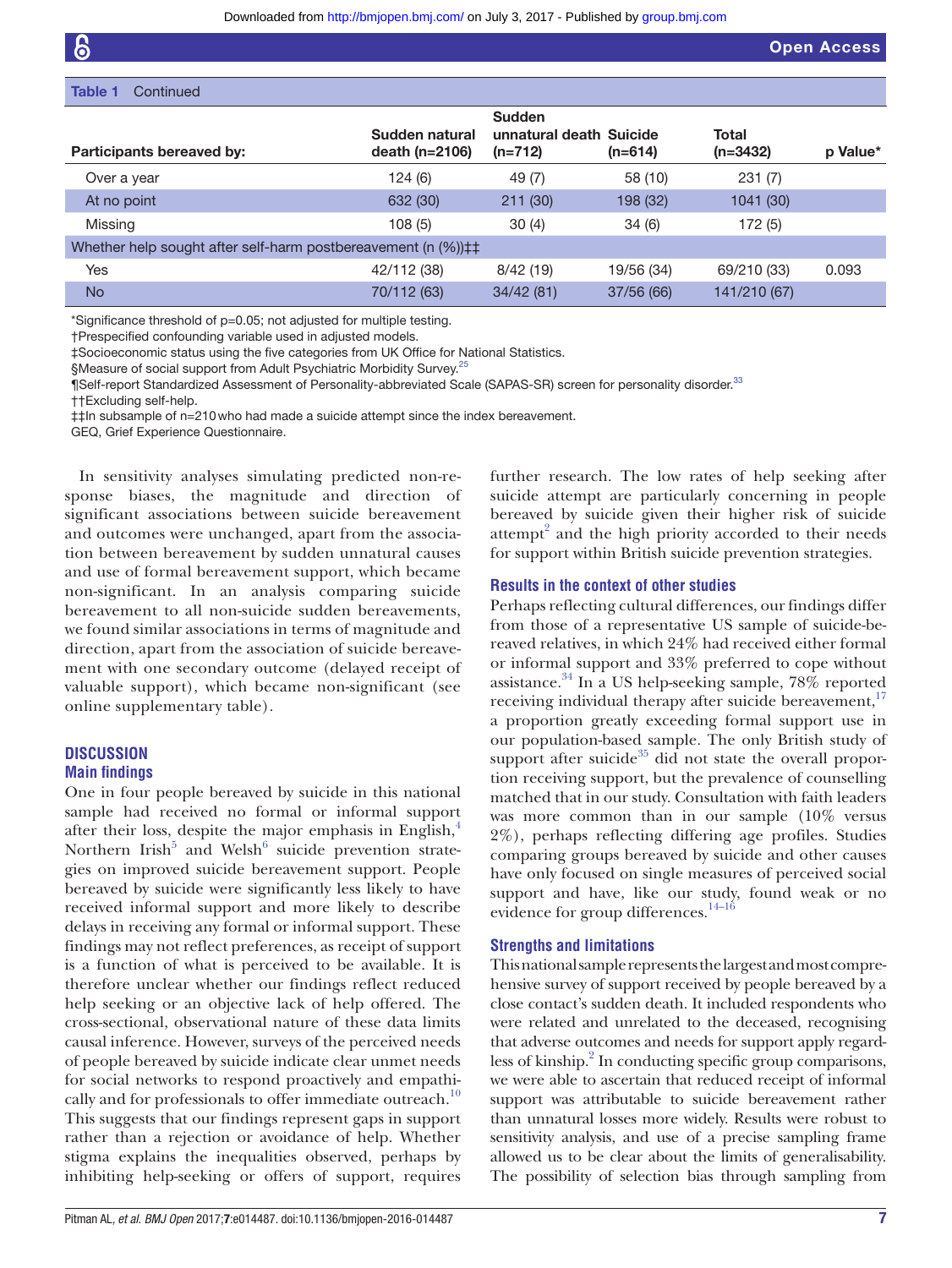Open Access

<span id="page-7-0"></span>

| Specific type of support used after bereavement<br>Table 2       |                                                                  |                                                                     |                                                      |                                              |
|------------------------------------------------------------------|------------------------------------------------------------------|---------------------------------------------------------------------|------------------------------------------------------|----------------------------------------------|
| Participants bereaved by:                                        | Sudden natural<br>death (n=2106)<br>(n (% of exposure<br>group)) | Sudden unnatural<br>death $(n=712)$<br>(n (% of exposure<br>group)) | Suicide (n=614)<br>(n $(%$ of<br>exposure<br>group)) | Total (n=3432)<br>(n (% of total<br>sample)) |
| Specific bereavement support reported*                           |                                                                  |                                                                     |                                                      |                                              |
| Formal support                                                   |                                                                  |                                                                     |                                                      |                                              |
| Health services (doctor, nurse, therapist,<br>counsellor)        | 283(13)                                                          | 86 (12)                                                             | 83 (14)                                              | 452 (13)                                     |
| Social services                                                  | 0(0)                                                             | 0(0)                                                                | 1(<1)                                                | 1(1)                                         |
| Private counsellor or therapist                                  | 171(8)                                                           | 78 (11)                                                             | 73 (12)                                              | 322(9)                                       |
| Voluntary sector services (helpline, counsellor)                 | 120(6)                                                           | 53(7)                                                               | 51(8)                                                | 224(7)                                       |
| Police officers                                                  | 77(4)                                                            | 102(14)                                                             | 45(7)                                                | 224(7)                                       |
| <b>Funeral directors</b>                                         | 359 (17)                                                         | 85 (12)                                                             | 51(8)                                                | 495 (14)                                     |
| Coroners' officers                                               | 130(6)                                                           | 51(7)                                                               | 35(6)                                                | 216(6)                                       |
| School teachers or school counselling services                   | 28(1)                                                            | 11 $(2)$                                                            | 9(2)                                                 | 48 (1)                                       |
| College tutor or college counselling services                    | 34(2)                                                            | 11(2)                                                               | 19(3)                                                | 64(2)                                        |
| Line manager or employee counselling services                    | 5(1)                                                             | 3(1)                                                                | $1$ ( $<$ 1)                                         | $9(-1)$                                      |
| Subtotal formal support                                          | 1207 (57)                                                        | 480 (67)                                                            | 368 (60)                                             | 2055 (60)                                    |
| Informal support                                                 |                                                                  |                                                                     |                                                      |                                              |
| Friends and family                                               | 1349 (64)                                                        | 481 (68)                                                            | 370 (60)                                             | 2200 (64)                                    |
| Spiritual/religious advisors                                     | 40(2)                                                            | 10(1)                                                               | 10(2)                                                | 60(2)                                        |
| Complementary and alternative medicine                           | $1$ (<1)                                                         | 0(0)                                                                | 0(0)                                                 | $1$ (<1)                                     |
| Subtotal informal support                                        | 1390 (66)                                                        | 491 (69)                                                            | 380 (62)                                             | 2261 (66)                                    |
| Subtotal any formal or informal support                          | 1573 (75)                                                        | 558 (78)                                                            | 441 (72)                                             | 2572 (75)                                    |
| Other                                                            |                                                                  |                                                                     |                                                      |                                              |
| Self-help (website, book, leaflet)                               | 208 (10)                                                         | 61(9)                                                               | 79 (13)                                              | 348 (10)                                     |
| Specific source not specified                                    | 23(1)                                                            | 7(1)                                                                | 6(1)                                                 | 36(1)                                        |
| Other (not classified as above) <sup>†</sup>                     | $3(-1)$                                                          | $2 (-1)$                                                            | $1$ (<1)                                             | 6( < 1)                                      |
| Subtotal other                                                   | 234 (11)                                                         | 70 (10)                                                             | 86 (14)                                              | 390 (11)                                     |
| None                                                             |                                                                  |                                                                     |                                                      |                                              |
| Chose to handle it alone‡                                        | $15 (=1)$                                                        | 4(1)                                                                | 1(1)                                                 | 20(1)                                        |
| No help received§ (n(%))                                         | 428 (20)                                                         | 129 (18)                                                            | 141 (23)                                             | 698 (20)                                     |
| Specific support sought following any self-harm postbereavement¶ |                                                                  |                                                                     |                                                      |                                              |
| None                                                             | 70 (63)                                                          | 34 (81)                                                             | 37 (66)                                              | 141 (67)                                     |
| Friend                                                           | 18 (16)                                                          | 2(5)                                                                | 8(14)                                                | 28 (13)                                      |
| Family member                                                    | 13 (12)                                                          | 3(7)                                                                | 7(13)                                                | 23(11)                                       |
| General practitioner                                             | 25 (22)                                                          | 5(12)                                                               | 12(21)                                               | 42 (20)                                      |
| Hospital professionals                                           | 10(9)                                                            | 1(2)                                                                | 5(9)                                                 | 16(8)                                        |
| Counsellor                                                       | 9(8)                                                             | 1(2)                                                                | 4(7)                                                 | 13(6)                                        |
| Mental health team member                                        | 2(2)                                                             | 0(0)                                                                | 3(5)                                                 | 5(2)                                         |
| Voluntary sector organisation                                    | 1(1)                                                             | 0(0)                                                                | 0(0)                                                 | $1$ (<1)                                     |
| School/college teaching staff                                    | 2(2)                                                             | 0(0)                                                                | 0(0)                                                 | $1 (=1)$                                     |

\*Categories not mutually exclusive.

†Category included organisations such as the diplomatic service, shipping services (for repatriating the body) and employees at the deceased's bank.

‡Sixteen out of 20 people in this category also endorsed other sources of formal or informal support.

§Category excluded those who had used self-help and those who indicated they had chosen to handle the bereavement alone.

¶In the n=210 individuals who had attempted suicide postbereavement; categories not mutually exclusive.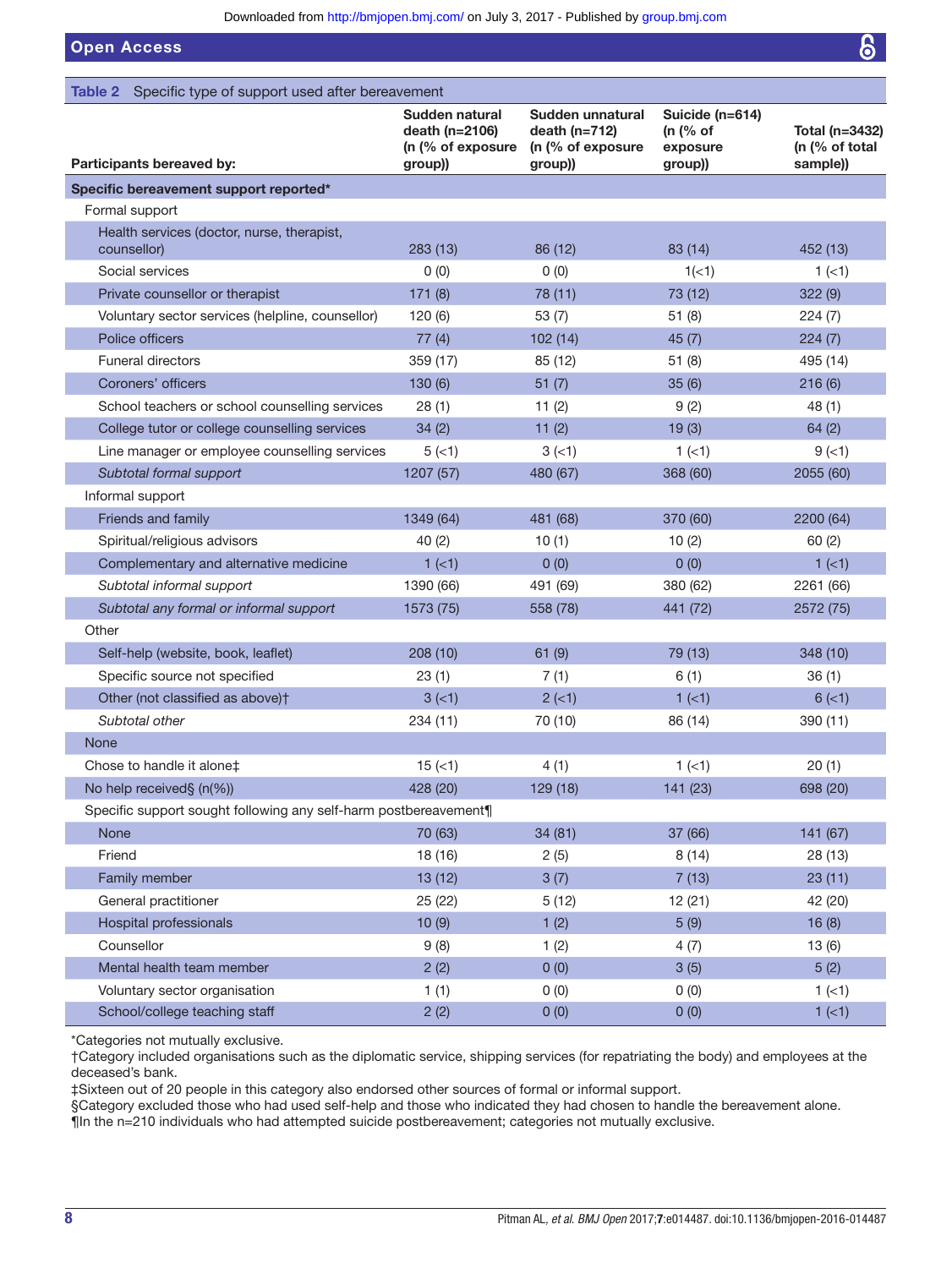| <b>Open Access</b> |  |  |
|--------------------|--|--|
|                    |  |  |

| Table 3                                                                                                                                                                                                                                             |                                    |                   |                     | Estimates of the relationship between support outcomes and bereavement exposure (suicide versus sudden natural death) |                    |                                        |                    |                     |                                             |                         |                                    |                         |
|-----------------------------------------------------------------------------------------------------------------------------------------------------------------------------------------------------------------------------------------------------|------------------------------------|-------------------|---------------------|-----------------------------------------------------------------------------------------------------------------------|--------------------|----------------------------------------|--------------------|---------------------|---------------------------------------------|-------------------------|------------------------------------|-------------------------|
|                                                                                                                                                                                                                                                     | Sudden natural death<br>$(n=2106)$ |                   |                     | Sudden unnatural death (n=712)                                                                                        |                    |                                        |                    | Suicide (n=614)     |                                             |                         |                                    |                         |
| Exposure group                                                                                                                                                                                                                                      | Prevalence<br>n (%)                | (reference)<br>6R | Prevalence<br>n (%) | Q<br>OR (95% CI)<br>Unadjusted                                                                                        | Value <sup>*</sup> | Adjusted†<br>(95% <sup>o</sup> ()<br>8 | Value*<br>$\Omega$ | Prevalence<br>n (%) | <b>Unadjusted OR</b><br>(95% <sub>6</sub> ) | Value <sup>*</sup><br>Q | <b>Adjustedt OR</b><br>$(95%$ CI)  | Value <sup>*</sup><br>Q |
| Primary outcomes                                                                                                                                                                                                                                    |                                    |                   |                     |                                                                                                                       |                    |                                        |                    |                     |                                             |                         |                                    |                         |
| postbereavement<br>formal support<br>Receipt of                                                                                                                                                                                                     | 776 (37)                           |                   | 272 (38)            | $(0.88 \text{ to } 1.27)$<br>1.05                                                                                     | 0.548              | (1.05 to<br>1.28 <sup>‡</sup><br>.56)  | 0.015              | 221 (36)            | $(0.80 \text{ to } 1.18)$<br>0.97           | 0.753                   | $(0.94 \text{ to } 1.44)$<br>1.17  | 0.155                   |
| postbereavement<br>informal support<br>Receipt of                                                                                                                                                                                                   | 1396 (66)                          |                   | 491 (69)            | $(0.92 \text{ to } 1.38)$<br>1.13                                                                                     | 0.257              | (0.86)<br>(33)<br>1.06                 | 0.553              | 389 (63)            | $(0.68 \text{ to } 1.02)$<br>0.83           | 0.083                   | $(0.64 \text{ to } 0.98)$<br>0.79‡ | 0.038                   |
| Secondary outcomes                                                                                                                                                                                                                                  |                                    |                   |                     |                                                                                                                       |                    |                                        |                    |                     |                                             |                         |                                    |                         |
| postbereavement§<br>No support                                                                                                                                                                                                                      | 428 (20)                           | ᠇                 | 129(18)             | $(0.66 \text{ to } 1.05)$<br>0.83                                                                                     | 0.122              | $0.65$ to<br>1.07<br>0.83              | 0.149              | 141 (23)            | $(0.97 \text{ to } 1.52)$<br>1.21           | 0.097                   | (0.95 to 1.55)<br>1.21             | 0.119                   |
| Immediate receipt of<br>support (<1 week)                                                                                                                                                                                                           | 913 (43)                           |                   | 306 (43)            | $(0.81 \text{ to } 1.17)$<br>0.97                                                                                     | 0.747              | 0.79t<br>1.17<br>0.96                  | 0.660              | 219 (36)            | (0.60 to 0.90)<br>0.74                      | 0.002                   | (0.59 to 0.90)<br>0.73‡            | 0.003                   |
| Delayed receipt of<br>valuable support<br>(>6 months)                                                                                                                                                                                               | 814 (39)                           |                   | 291 (41)            | $(0.88 \text{ to } 1.27)$<br>1.05                                                                                     | 0.575              | 0.90 to<br>(35)<br>1.10                | 0.359              | 271 (44)            | $(1.04 \text{ to } 1.53)$<br>1.26           | 0.020                   | $(1.08 \text{ to } 1.64)$<br>1.33‡ | 0.008                   |
| support exclusively<br>Use of formal                                                                                                                                                                                                                | 217/1573 (14) 1                    |                   | 76/558 (14)         | $(0.72 \text{ to } 1.33)$<br>0.98                                                                                     | 0.888              | $(0.80)$ to<br>1.54)<br>$\frac{1}{2}$  | 0.516              | 68/441 (15)         | $(0.82 \text{ to } 1.55)$<br>1.12           | 0.454                   | (0.90 to 1.76)<br>1.26             | 0.183                   |
| postbereavement<br>Help sought for<br>self-harm <b>††</b>                                                                                                                                                                                           | 42/112 (38)                        |                   | 8/42 (19)           | $(0.15 \text{ to } 0.95)$<br>0.37                                                                                     | 0.038              | (0.16 to<br>1.13<br>0.43               | 0.086              | 19/56 (34)          | (0.41 to 1.65)<br>0.82                      | 0.579                   | $(0.44 \text{ to } 2.17)$<br>0.98  | 0.953                   |
| tAdjusted for age, gender, socioeconomic status, preloss depression, preloss suicidal and non-suicidal self-harm, other family history of suicide (excluding index bereavement),<br>"Significance threshold of p=0.05 for primary outcomes and p=0. |                                    |                   |                     | .01 for secondary outcomes.                                                                                           |                    |                                        |                    |                     |                                             |                         |                                    |                         |

time since bereavement and kinship to the deceased.<br>‡Association no longer significant when stigma added to final adjusted model.<br>§Outcome excluded those who solely endorsed that they chose to handle the bereavement alone. time since bereavement and kinship to the deceased.

‡Association no longer significant when stigma added to final adjusted model.

§Outcome excluded those who solely endorsed that they chose to handle the bereavement alone.

<span id="page-8-0"></span>¶In subset of n=2572 receiving support after bereavement.<br>††In sub-set of n=210 who had attempted suicide postbereavement. ¶In subset of n=2572 receiving support after bereavement.

††In sub-set of n=210 who had attempted suicide postbereavement.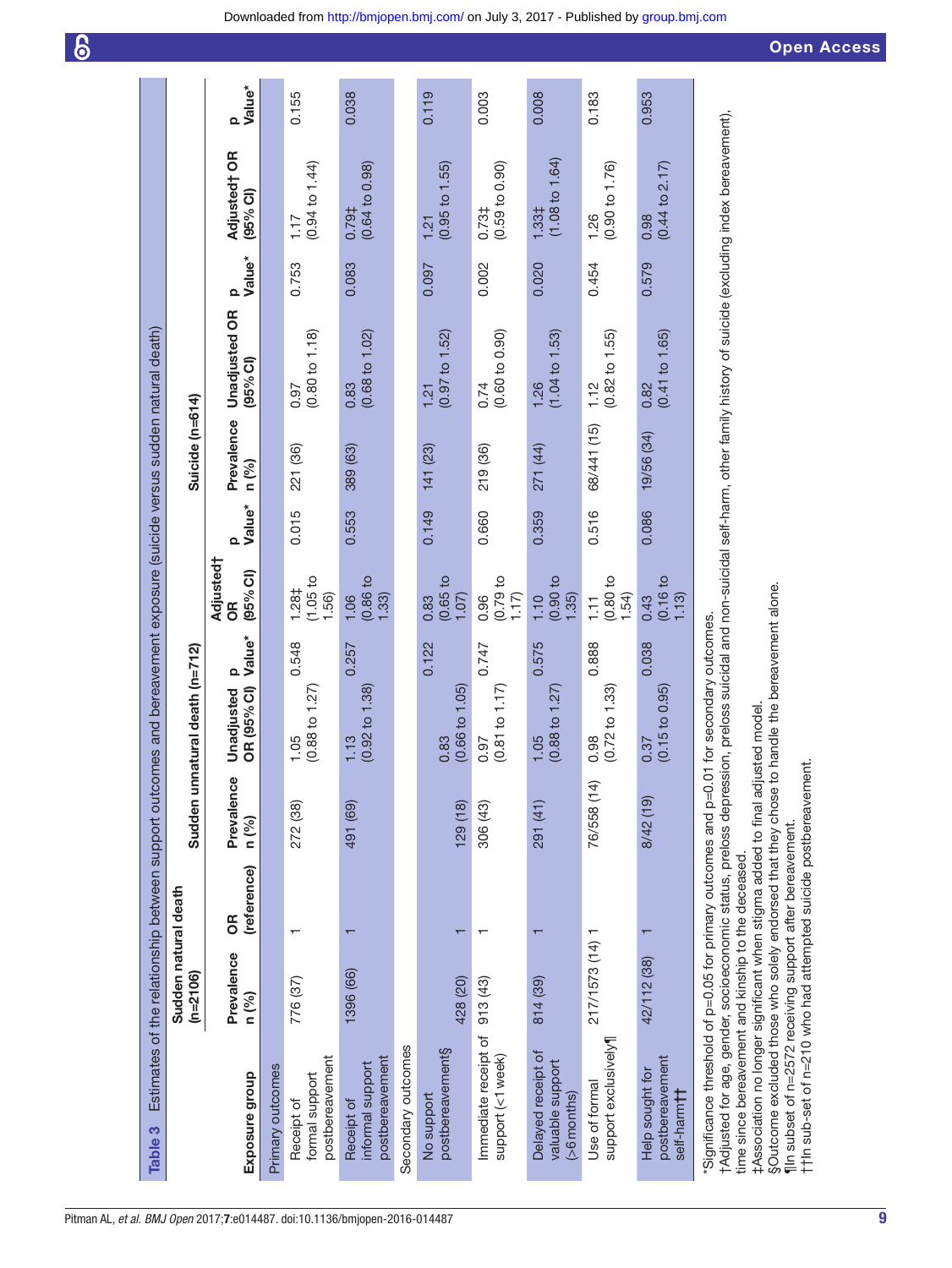| Table 4 Estimates of the relationship between support outcomes and bereavement exposure (suicide versus sudden unnatural death)                                                                                                                                                                                                      |                                   |                               |          |                                              |          |
|--------------------------------------------------------------------------------------------------------------------------------------------------------------------------------------------------------------------------------------------------------------------------------------------------------------------------------------|-----------------------------------|-------------------------------|----------|----------------------------------------------|----------|
|                                                                                                                                                                                                                                                                                                                                      | unnatural death (n=712)<br>Sudden | Suicide (n=614)               |          |                                              |          |
| Exposure group                                                                                                                                                                                                                                                                                                                       | OR (reference)                    | Unadjusted OR (95% CI)        | p Value* | Adjusted† OR (95% CI)                        | p Value* |
| Primary outcomes                                                                                                                                                                                                                                                                                                                     |                                   |                               |          |                                              |          |
| Receipt of formal support postbereavement                                                                                                                                                                                                                                                                                            |                                   | $0.92(0.72 \text{ to } 1.16)$ | 0.462    | 0.91(0.72 to 1.16)                           | 0.437    |
| Receipt of informal support postbereavement                                                                                                                                                                                                                                                                                          |                                   | 0.74(0.58 to 0.95)            | 0.020    | $0.74\texttt{\ddot{1}}(0.58~\text{to}~0.96)$ | 0.022    |
| Secondary outcomes                                                                                                                                                                                                                                                                                                                   |                                   |                               |          |                                              |          |
| No support postbereavement§                                                                                                                                                                                                                                                                                                          |                                   | 1.46 (0.95 to 1.52)           | 0.010    | 1.46 (1.09 to 1.95)                          | 0.011    |
| Immediate receipt of support (<1 week)                                                                                                                                                                                                                                                                                               |                                   | 0.76 (0.60 to 96)             | 0.021    | 0.76 (0.60 to 0.97)                          | 0.025    |
| Delayed receipt of valuable support (>6 months)                                                                                                                                                                                                                                                                                      |                                   | 1.19 (0.94 to 1.51)           | 0.139    | $1.21$ (0.95 to $1.54$ )                     | 0.120    |
| Use of formal support exclusively                                                                                                                                                                                                                                                                                                    |                                   | 1.16 (0.79 to 1.70)           | 0.463    | 1.13 $(0.77$ to 1.67)                        | 0.542    |
| Help sought for postbereavement self-harm +                                                                                                                                                                                                                                                                                          |                                   | 2.18 (0.79 to 5.98)           | 0.131    | 2.28 (0.78 to 6.68)                          | 0.132    |
| tAdjusted for age, gender, socioeconomic status, preloss depression, preloss suicidal and non-suicidal self-harm, other family history of suicide (excluding index bereavement), time since<br>"Significance threshold of p=0.05 for primary outcomes and p=0.01 for secondary outcomes.<br>bereavement and kinship to the deceased. |                                   |                               |          |                                              |          |

‡Association no longer significant when stigma added to final adjusted model

‡Association no longer significant when stigma added to final adjusted model<br>§Outcome excluded those who solely endorsed that they chose to handle the bereavement alone.<br>¶In subset of n=2572 receiving support after bereav §Outcome excluded those who solely endorsed that they chose to handle the bereavement alone.

<span id="page-9-0"></span>¶In subset of n=2572 receiving support after bereavement. ††In subset of n=210 who had attempted suicide postbereavement.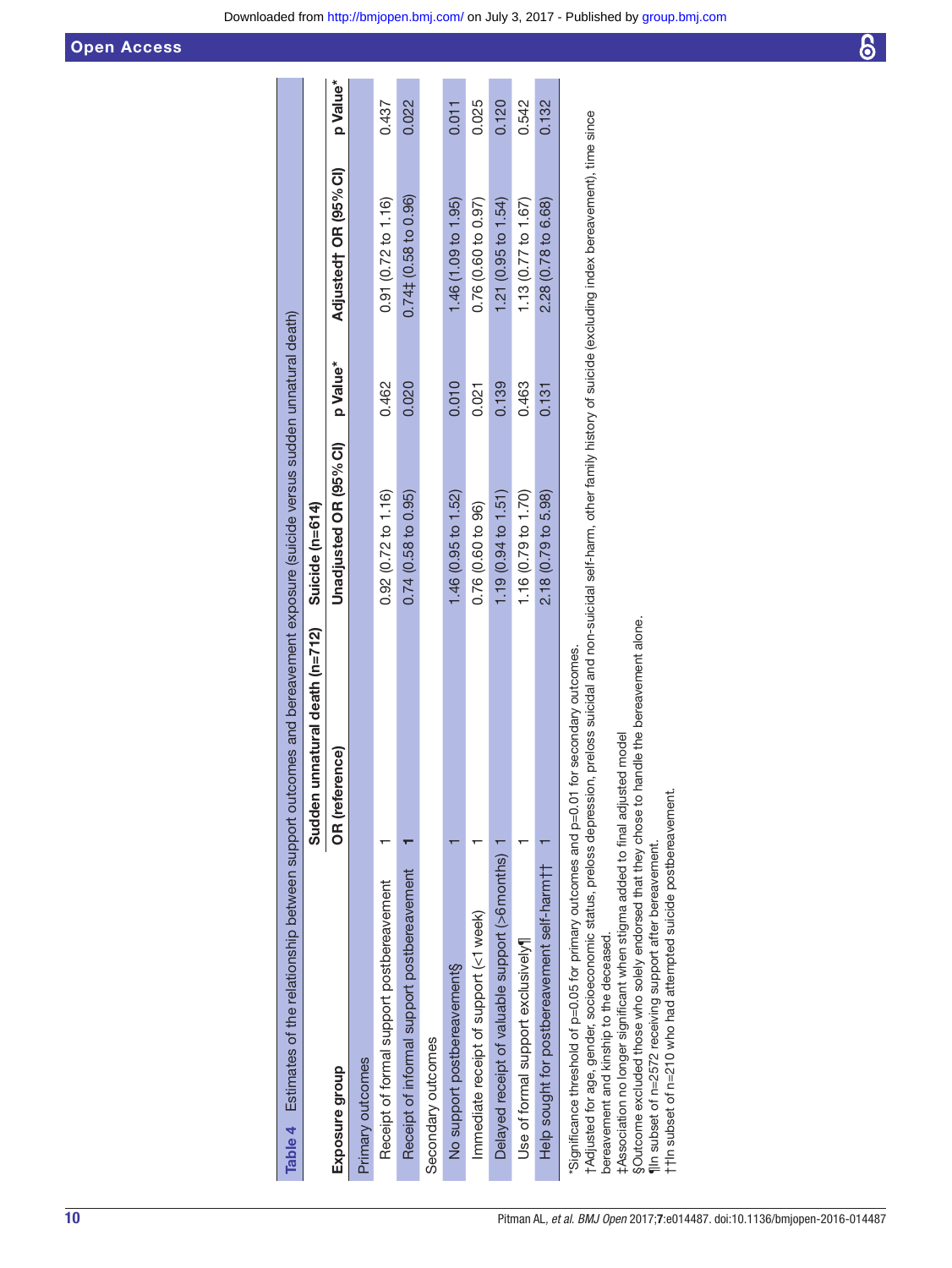HEIs and the pronounced male non-response bias limit generalisability beyond highly educated female groups. The limited age-range sampled restricts generalisability beyond young adults. Without a denominator, we were unable to present a response rate but assume that the majority of non-responders were non-bereaved. It was possible that those worst affected had biased recall of support received and its value. Our multivariable models included pre-bereavement depression as a potential confounding variable but did not account for pre-bereavement anxiety or other mental disorders. If those are differentially elevated prior to suicide bereavement, as shown in previous studies,<sup>I</sup> stigma associated with mental illness and/or poor experiences of services might influence receipt of support in this group. Models for two secondary outcomes (exclusive use of formal support; help seeking for attempted suicide postbereavement) lacked sufficient power due to group sizes <466, and larger studies are needed to investigate these hypothesised associations. Despite testing for an interaction with gender, we acknowledge such tests' limited statistical power. Given gender differences in help-seeking for mental illness, $22$ particularly in relation to informal support, $23$  it would have been desirable to have conducted gender-specific analyses, but this was not possible due to the low numbers of men responding.

# **Policy implications**

The quarter of our suicide-bereaved sample who received no support represents failed implementation of UK suicide prevention strategies. $4-6$  This group was distinct from the 1% who stated that they preferred to cope without assistance. The inequities in informal support we identified for people bereaved by suicide suggest a need for psychosocial interventions to address social avoidance and stigmatising attitudes within social networks. Public education to raise awareness of the vulnerabilities of people bereaved by suicide, the range of support available<sup>36</sup> and advice on how to support them<sup>[36](#page-11-27) 37</sup> could encourage social networks to respond more readily after suicide loss. This, along with interventions to address selfstigma, might also encourage the bereaved to seek help by reinforcing the idea that they are worthy of support. Current UK developments in national systems of early outreach after suicide<sup>38</sup> will address the identified delays in support, particularly at a stage when motivation and awareness is low.[10](#page-11-3)

# **Further research**

Research is needed to explore the influence of stigma on willingness to seek help after suicide bereavement and on others' readiness to offer support. Thematic analysis of our qualitative survey data will permit a more nuanced understanding of this. Studies that deepen our understanding of help-seeking preferences after suicide attempt in people bereaved by suicide might help address risk of reattempt. Expanding the limited evidence base for interventions after suicide bereavement<sup>[7](#page-11-1)</sup> is important, as is investigating the potential for adverse psychological effects of early<sup>[39](#page-11-29)</sup> and peer support<sup>40</sup> interventions.

# **Conclusions**

Our study demonstrated clear inequities in the support received by people bereaved by the suicide of a close contact, manifested in delayed receipt of support and a lesser likelihood of receiving support from family and friends. It is concerning that two-thirds of a group featuring so prominently in UK suicide prevention strategies receive no formal support and that a quarter receive no support at all. Those responsible for implementing suicide prevention strategies should commission lay guidance on how to support someone bereaved by suicide and improve national systems of immediate outreach after suicide loss.

Acknowledgements We would like to thank all the HEIs from England, Wales, Northern Ireland and Scotland that consented to participate, listed below, and all the bereaved individuals who took time to respond to the online survey. *Participating HEIs*: Bishop Grosseteste University College Lincoln; Bournemouth University; Central School of Speech and Drama; City University; Cranfield University; Courtauld Institute; De Montfort University; University of Greenwich; King's College London; Liverpool Institute for Performing Arts; Liverpool John Moores University; London Metropolitan University; Norwich University College of the Arts; Royal Veterinary College; School of Oriental and African Studies; St George's, University of London; Staffordshire University; Trinity Laban Conservatoire of Music and Dance; UCL; University Campus Suffolk; University of Bedfordshire; University of Chester; University of Cumbria; University of Leeds; University of Liverpool; University of Oxford; University of Southampton; University of Worcester; University of Westminster; Queen Margaret University; Heriot-Watt University; Scottish Agricultural College; University of Dundee; Cardiff University; Cardiff Metropolitan University (formerly University of Wales Institute Cardiff); Queen's University Belfast and University of Ulster.

Contributors ALP, DO and MK conceived and designed the study. ALP, DO, MK, PM and LS contributed to questionnaire design and recruitment strategy. ALP recruited participants, managed the survey and collected data. ALP, KR and LM cleaned data. ALP, KR, LM and DO conducted data analysis. ALP, KR, PM, LS, LM, MK and DO interpreted data, contributed to writing of the report and approved the final version before submission. ALP conducted the literature search. ALP had full access to all the data in the study and takes responsibility for the integrity of the data and the accuracy of the data analysis. No participant is identifiable from the analysis or study report. ALP is the guarantor.

Ethics approval UCL Research Ethics Committee.

Provenance and peer review Not commissioned; externally peer reviewed.

Data sharing statement Informed consent for collecting patient-level data was obtained on the basis that data would be anonymised, stored in accordance with the Data Protection Act 1998, only used for the purposes of the study and not transferred to an organisation outside UCL. Requests to collaborate on analysis of anonymised data with low risk of identification should be made by contacting the corresponding author.

Open Access This is an Open Access article distributed in accordance with the terms of the Creative Commons Attribution (CC BY 4.0) license, which permits others to distribute, remix, adapt and build upon this work, for commercial use, provided the original work is properly cited. See: [http://creativecommons.org/](http://creativecommons.org/licenses/by/4.0/) [licenses/by/4.0/](http://creativecommons.org/licenses/by/4.0/)

© Article author(s) (or their employer(s) unless otherwise stated in the text of the article) 2017. All rights reserved. No commercial use is permitted unless otherwise expressly granted.

#### **References**

- <span id="page-10-0"></span>1. Pitman A, Osborn D, King M, *et al*. Effects of suicide bereavement on mental health and suicide risk. *[Lancet Psychiatry](http://dx.doi.org/10.1016/S2215-0366(14)70224-X)* 2014;1:86–94.
- <span id="page-10-1"></span>2. Pitman AL, Osborn DP, Rantell K, *et al*. Bereavement by suicide as a risk factor for suicide attempt: a cross-sectional national UK-wide study of 3432 young bereaved adults. *[BMJ Open](http://dx.doi.org/10.1136/bmjopen-2015-009948)* 2016;6:e009948.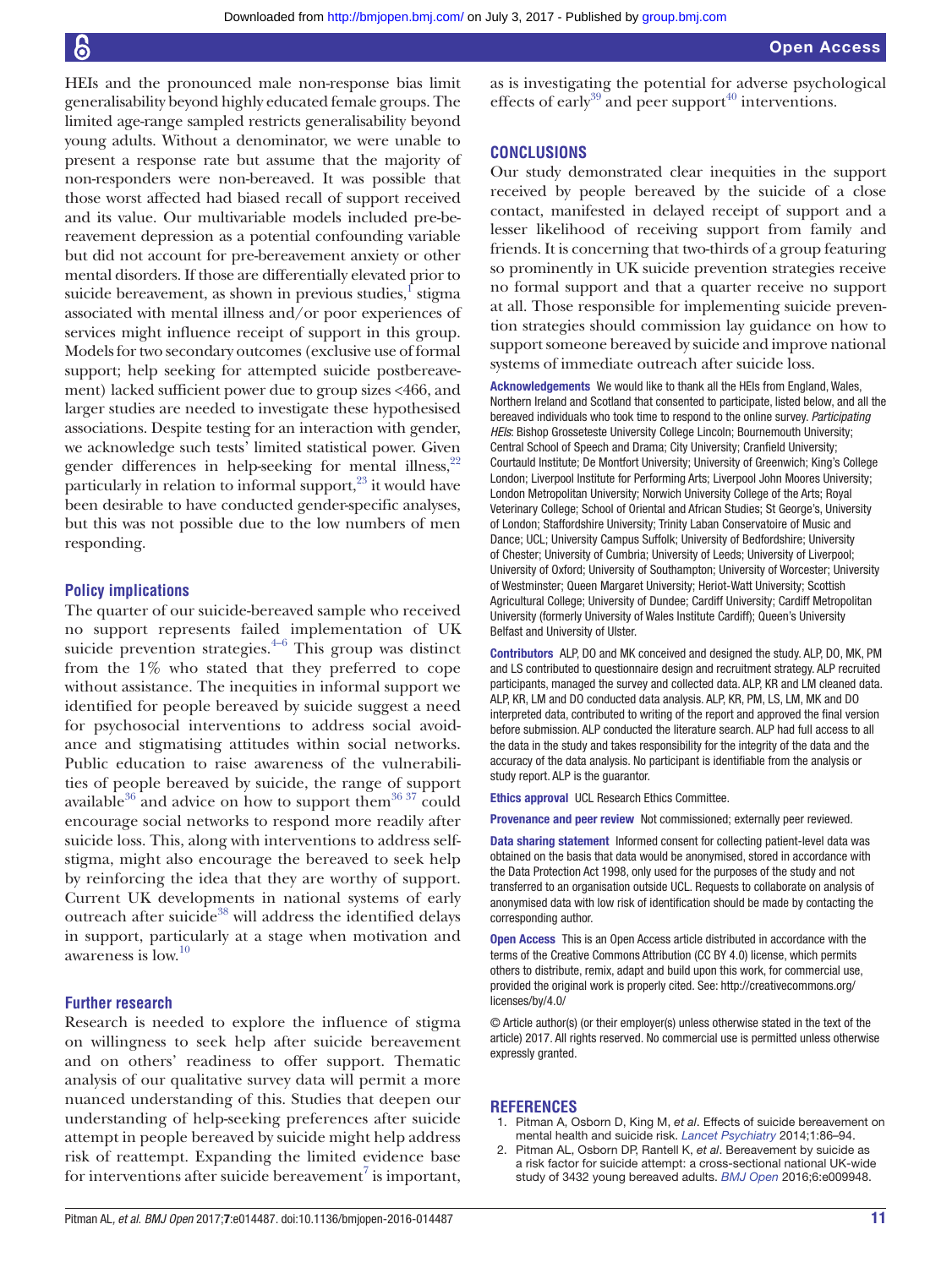# Open Access

- <span id="page-11-0"></span>3. US Department of Health and Human Services (HHS) Office of the Surgeon General and National Action Alliance for Suicide Prevention. *National Strategy for Suicide Prevention: Goals and Objectives for Action*. Washington, DC: HHS, 2012.
- <span id="page-11-12"></span>4. Department of Health. Preventing suicide in England: a cross-government outcomes strategy to save lives*, 17680*. 2012:1–57.
- <span id="page-11-23"></span>5. Department of Health Social Services and Public Safety. Protect Life - A Shared Vision. *The Northern Ireland suicide prevention strategy 2012-2014*, 2012.
- <span id="page-11-24"></span>6. Welsh Government. *Talk to me 2 - Suicide and self harm prevention strategy for Wales 2015-2020*, 2015.
- <span id="page-11-1"></span>7. McDaid C, Trowman R, Golder S, *et al*. Interventions for people bereaved through suicide: systematic review. *[Br J Psychiatry](http://dx.doi.org/10.1192/bjp.bp.107.040824)* 2008;193:438–43.
- <span id="page-11-2"></span>8. Diekstra RFW. Suicide and the attempted suicide: an interntional perspective. *[Acta Psychiatr Scand](http://dx.doi.org/10.1111/j.1600-0447.1989.tb03043.x)* 1989;80:1–24.
- <span id="page-11-4"></span>9. Cvinar JG. Do suicide survivors suffer social stigma: a review of the literature. *[Perspect Psychiatr Care](http://dx.doi.org/10.1111/j.0031-5990.2005.00004.x)* 2005;41:14–21.
- <span id="page-11-3"></span>10. Dyregrov K. What do we Know about needs for help after Suicide in Different Parts of the World? *[Crisis](http://dx.doi.org/10.1027/0227-5910/a000098)* 2011;32:310–8.
- <span id="page-11-5"></span>11. Pitman AL, Osborn DP, Rantell K, *et al*. The stigma perceived by people bereaved by suicide and other sudden deaths: a crosssectional UK study of 3432 bereaved adults. *[J Psychosom Res](http://dx.doi.org/10.1016/j.jpsychores.2016.05.009)* 2016;87:22–9.
- 12. Chapple A, Ziebland S, Hawton K. Taboo and the different death? perceptions of those bereaved by suicide or other traumatic death. *[Sociol Health Illn](http://dx.doi.org/10.1111/1467-9566.12224)* 2015;37:610–25.
- <span id="page-11-6"></span>13. Rüsch N, Zlati A, Black G, *et al*. Does the stigma of mental illness contribute to suicidality? *[Br J Psychiatry](http://dx.doi.org/10.1192/bjp.bp.114.145755)* 2014;205:257–9.
- <span id="page-11-7"></span>14. Farberow NL, Gallagher-Thompson D, Gilewski M, *et al*. The role of social supports in the bereavement process of surviving spouses of suicide and natural deaths. *Suicide Life Threat Behav* 1992;22:107–24.
- 15. Séguin M, Lesage A, Kiely MC. Parental bereavement after suicide and accident: a comparative study. *Suicide Life Threat Behav* 1995;25:489–92.
- 16. Range LM, Niss NM. Long-Term bereavement from suicide, homicide, accidents, and natural deaths. *[Death Stud](http://dx.doi.org/10.1080/07481189008252382)* 1990;14:423–33.
- <span id="page-11-8"></span>17. McMenamy JM, Jordan JR, Mitchell AM. What do suicide survivors tell us they need? results of a pilot study. *[Suicide Life Threat Behav](http://dx.doi.org/10.1521/suli.2008.38.4.375)* 2008;38:375–89.
- <span id="page-11-9"></span>18. Bolton JM, Au W, Leslie WD, *et al*. Parents bereaved by offspring suicide: a population-based longitudinal case-control study. *[JAMA](http://dx.doi.org/10.1001/jamapsychiatry.2013.275)  [Psychiatry](http://dx.doi.org/10.1001/jamapsychiatry.2013.275)* 2013;70:158–67.
- 19. Kuramoto SJ, Runeson B, Stuart EA, *et al*. Time to hospitalization for suicide attempt by the timing of parental suicide during offspring early development. *[JAMA Psychiatry](http://dx.doi.org/10.1001/jamapsychiatry.2013.274)* 2013;70:149–57.
- 20. Kuramoto SJ, Stuart EA, Runeson B, *et al*. Maternal or paternal suicide and offspring's psychiatric and suicide-attempt hospitalization risk. *[Pediatrics](http://dx.doi.org/10.1542/peds.2010-0974)* 2010;126:e1026–32.
- 21. Wilcox HC, Kuramoto SJ, Lichtenstein P, *et al*. Psychiatric morbidity, violent crime, and suicide among children and adolescents exposed to parental death. *J Am Acad Child Adolesc Psychiatry* 2010;49:514–23.
- <span id="page-11-10"></span>22. Pitman A, Krysinska K, Osborn D, *et al*. Suicide in young men. *[Lancet](http://dx.doi.org/10.1016/S0140-6736(12)60731-4)* 2012;379:2383–92.
- <span id="page-11-11"></span>Brown J, Evans-Lacko S, Aschan L, et al. Seeking informal and formal help for mental health problems in the community: a secondary analysis from a psychiatric morbidity survey in South London. *[BMC Psychiatry](http://dx.doi.org/10.1186/s12888-014-0275-y)* 2014;14:1–15.
- <span id="page-11-13"></span>24. Pitman A, Osborn DPJ, King MB. The use of internet-mediated cross-sectional studies in mental health research. *[BJPscyh Advances](http://dx.doi.org/10.1192/apt.bp.114.012948)* 2015;21:175–84.
- <span id="page-11-14"></span>25. McManus S, Meltzer H, Brugha T, *et al*. Adult psychiatric morbidity in England, 2007. *Results of a household survey*. Leeds: The NHS Information Centre for health and social care, 2009:1–141.
- <span id="page-11-15"></span>26. Bebbington PE, Minot S, Cooper C, *et al*. Suicidal ideation, self-harm and attempted suicide: results from the british psychiatric morbidity survey 2000. *[Eur Psychiatry](http://dx.doi.org/10.1016/j.eurpsy.2009.12.004)* 2010;25:427–31.
- <span id="page-11-16"></span>27. Robins LN, Wing J, Wittchen HU, *et al*. The Composite International Diagnostic Interview An epidemiologic instrument suitable for use in conjunction with different diagnostic systems and in different cultures. *Arch Gen Psychiatry* 1988;45:1069–77.
- <span id="page-11-17"></span>Bailley SE, Dunham K, Kral MJ. Factor structure of the grief experience questionnaire (GEQ). *[Death Stud](http://dx.doi.org/10.1080/074811800750036596)* 2000;24:721–38.
- <span id="page-11-18"></span>29. Bruffaerts R, Demyttenaere K, Hwang I, *et al*. Treatment of suicidal people around the world. *[Br J Psychiatry](http://dx.doi.org/10.1192/bjp.bp.110.084129)* 2011;199:64–70.
- <span id="page-11-19"></span>30. Stevenson FA, Britten N, Barry CA, *et al*. Self-treatment and its discussion in medical consultations: how is medical pluralism managed in practice? *[Soc Sci Med](http://dx.doi.org/10.1016/S0277-9536(02)00377-5)* 2003;57:513–27.
- <span id="page-11-20"></span>31. Stroebe M, Schut H, Stroebe W. Health outcomes of bereavement. *[Lancet](http://dx.doi.org/10.1016/S0140-6736(07)61816-9)* 2007;370:1960–73.
- <span id="page-11-21"></span>32. Stata Statistical Software: Release 12 College Station. TX: StataCorp LP. 2011.
- <span id="page-11-22"></span>33. Germans S, Van Heck GL, Moran P, *et al*. The Self-report Standardized Assessment of Personality-abbreviated Scale: preliminary results of a Brief screening test for personality disorders. *[Personal Ment Health](http://dx.doi.org/10.1002/pmh.34)* 2008;2:70–6.
- <span id="page-11-25"></span>34. Provini C, Everett JR, Pfeffer CR. Adults mourning suicide: selfreported concerns about bereavement, needs for assistance, and help-seeking behavior. *[Death Stud](http://dx.doi.org/10.1080/074811800200667)* 2000;24:1–19.
- <span id="page-11-26"></span>35. Harwood D, Hawton K, Hope T, *et al*. The grief experiences and needs of bereaved relatives and friends of older people dying through suicide: a descriptive and case-control study. *[J Affect Disord](http://dx.doi.org/10.1016/S0165-0327(01)00462-1)* 2002;72:185–94.
- <span id="page-11-27"></span>36. Public Health England, National Suicide Prevention Alliance. *Help is at hand: support after someone may have died by suicide*. London HMSO, 2015.
- 37. Carson J Spencer Foundation, National Action Alliance for Suicide Prevention, American Association of Suicidology. *A manager's guide to suicide postvention in the workplace: 10 action steps for dealing with the aftermath of suicide*. Denver, CO: Carson J Spencer Foundation, 2013.
- <span id="page-11-28"></span>38. Department of Health. Preventing suicide in England: Two years on. *Second annual report on the cross-government outcomes strategy to save lives*, 2015. SCLGCP/MHED/11160.
- <span id="page-11-29"></span>39. Wessely S, Deahl M. Psychological debriefing is a waste of time. *[Br J](http://dx.doi.org/10.1192/bjp.183.1.12)  [Psychiatry](http://dx.doi.org/10.1192/bjp.183.1.12)* 2003;183:12–14.
- <span id="page-11-30"></span>40. de Groot M, Kollen BJ. Course of bereavement over 8-10 years in first degree relatives and spouses of people who committed suicide: longitudinal community based cohort study. *[BMJ](http://dx.doi.org/10.1136/bmj.f5519)* 2013;347:f5519.